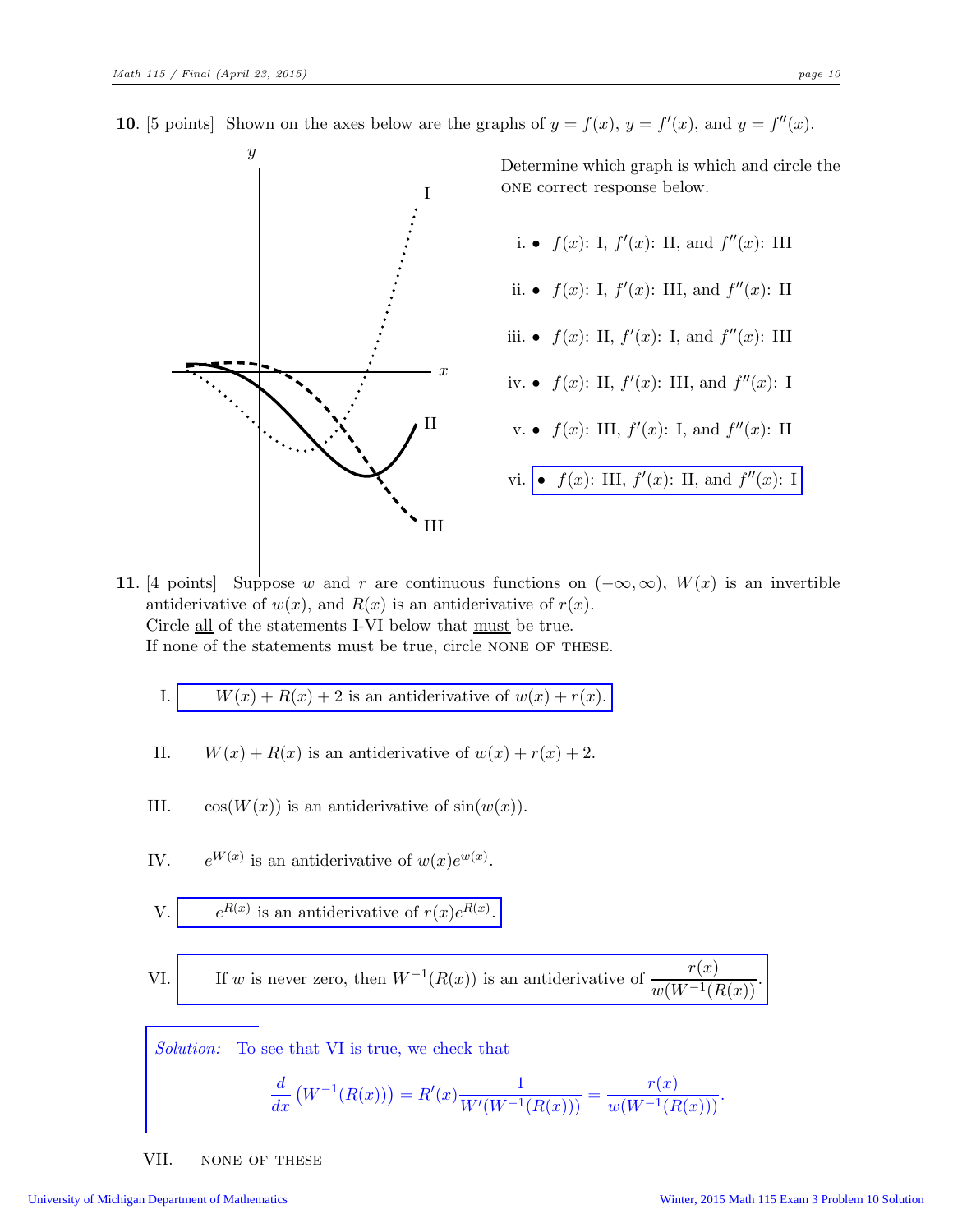10. [10 points] The graph of  $f'(x)$ , the **derivative** of a function  $f(x)$ , is shown below.



For each of the following questions, circle ALL correct answers. You do not need to show work for this problem.

**a.** [2 points] On which of the following intervals is  $f(x)$  increasing?

$$
\boxed{0 < x < 2} \quad \boxed{2 < x < 4} \quad \boxed{4 < x < 6} \quad 6 < x < 8 \quad 8 < x < 10 \quad \boxed{10 < x < 12}
$$

**b.** [2 points] On which of the following intervals is  $f(x)$  concave down?

$$
0 < x < 2 \quad 2 < x < 4 \quad \boxed{4 < x < 6} \quad \boxed{6 < x < 8} \quad 8 < x < 10 \quad 10 < x < 12
$$

c. [2 points] On which of the following intervals is  $f(x)$  linear?

$$
0 < x < 2 \quad \boxed{2 < x < 4} \quad 4 < x < 6 \quad 6 < x < 8 \quad 8 < x < 10 \quad 10 < x < 12
$$

**d**. [2 points] On which of the following intervals is  $f''(x)$  increasing?

$$
0 < x < 2 \quad 2 < x < 4 \quad \boxed{4 < x < 6} \quad \boxed{6 < x < 8} \quad \boxed{8 < x < 10} \quad 10 < x < 12
$$

e. [2 points] Suppose  $f(0) = -4$ . Which of the following statements could be true?

$$
f(6) < -4 \qquad \qquad f(6) = -4 \qquad \qquad \boxed{f(6) > -4}
$$